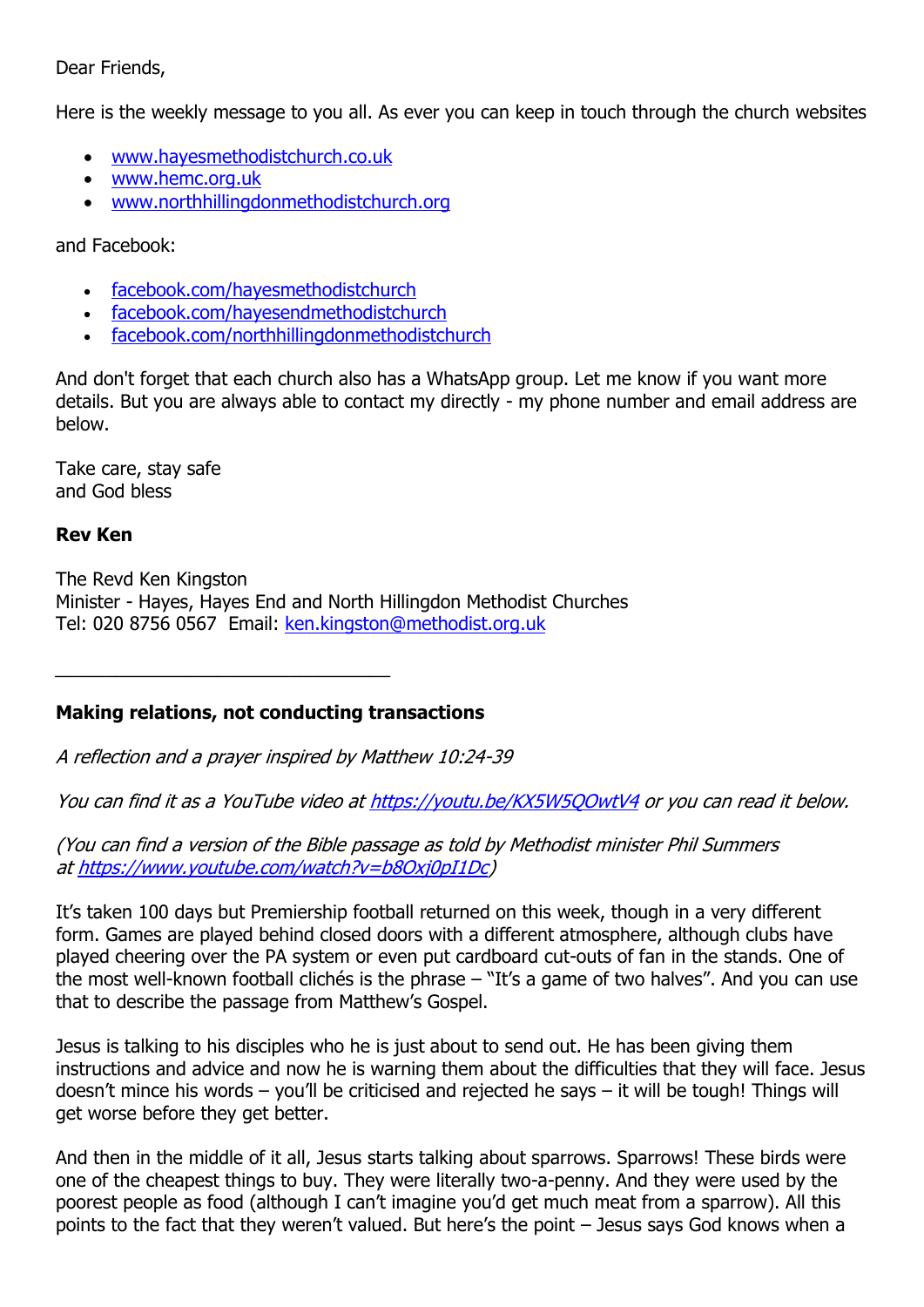common-or-garden sparrow falls from the sky. So how much more does God value each one of us.

I've spent the last week or so thinking about why shops have opened but church buildings remain closed. Then I heard the two words 'transactional' and 'relational'. And it all started to make sense. When we go shopping, we give the shop the money and they give us the thing we want to buy. It's a transaction. But when we go into church, we meet with others to worship together and meet with God. This is about relationships with one another and God – it's not a transaction. And we wait until the time the church building can reopen and we can safely be with one another.

Being relational - that, I think, is the whole point that Jesus is making. God cares for us, God cares for me and God cares for you. Each one of us is valued and precious beyond all measure to God.

Jesus has told the disciples that their mission wouldn't be easy, but not to be afraid. He now warns them that the invitation to put God first can create conflict and division. I wonder if that is because of the way we view it. It's less of a case of follow Jesus and leave your family behind, which sounds a bit like a transaction to me. It's more of a case of inviting people into God's inclusive family about building relations. And I believe in that way we are doing the will of God, and fulfilling the mission of Jesus.

So how are you doing that? What opportunities do you have to build relationships with others in the name of the kingdom? We have a chance to stand (or kneel) to say that 'Black Lives Matter'. We might have more time to talk and listen to those around us as life may not be as hectic as it was before everything started locking down. Or in our busy-ness we may be supporting and caring for others – loving one another as God loves us. What are you doing? And what can you do?

But in and through all these things, know that God loves you more than every sparrow in the world, more than anything you can think or imagine.

### **Prayer for the week**

\_\_\_\_\_\_\_\_\_\_\_\_\_\_\_\_\_\_\_

May God who cherishes every sparrow, who goes in search of every lost lamb, who embraces every lonely child, who dries every tear, and holds every hand, may God guide you, sustain you and enrich your life; and may knowing that you are valued be your joyful song today and always.

(adapted from Roots)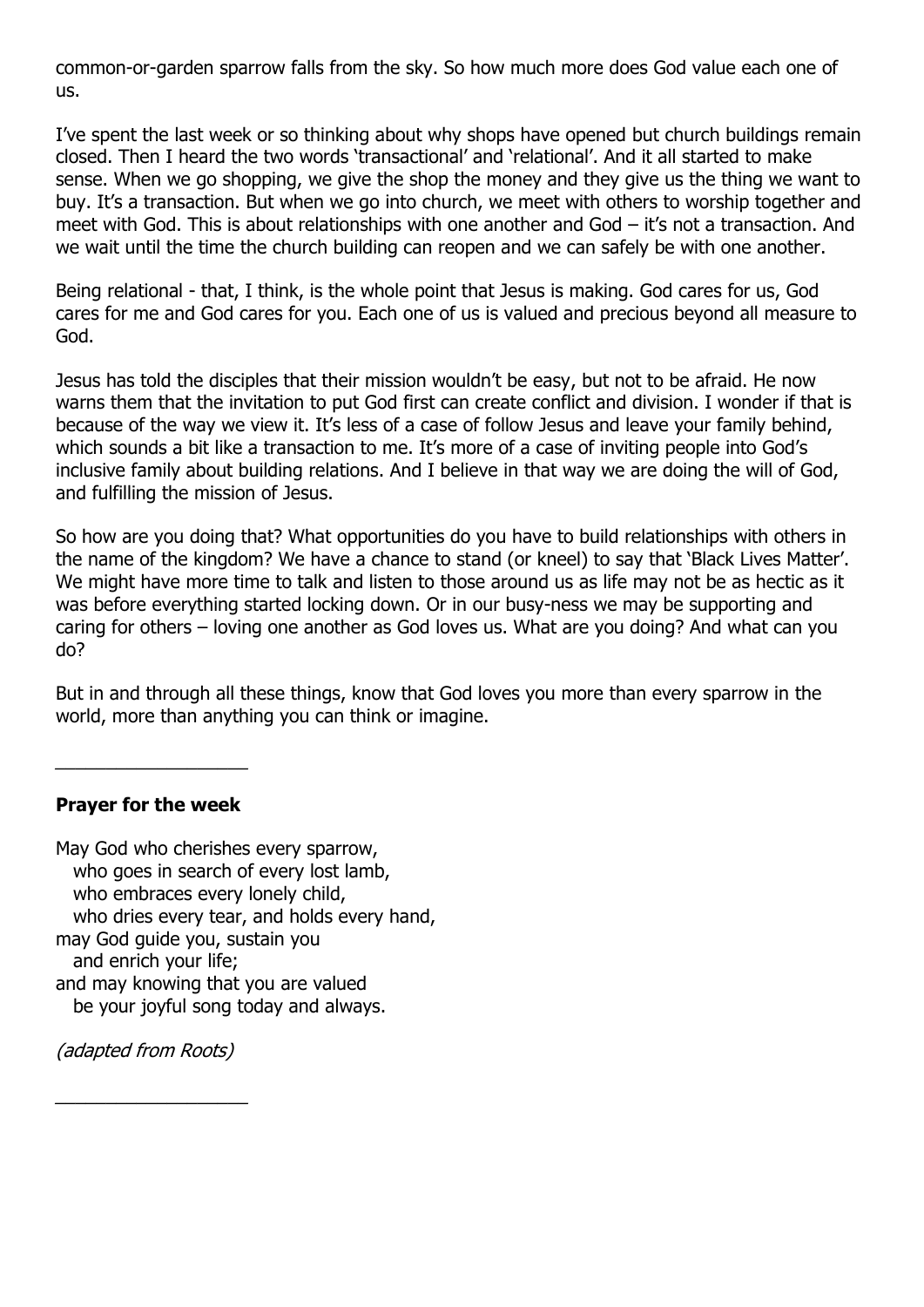### **Sunday on the BBC**

(Every Sunday BBC Radio London (94.9FM) has an act of worship between 8.00am and 9.00am.)

8.10am **Sunday Service** Radio 4 (93.5FM) The biblical language of God as Father can be difficult for some, but the idea of a God with an unconditional love for all his children is a powerful one. Ben Lindsay, Guvna B and Lord Hastings explore what it means to be a 'father' and share their experience of fatherhood.

#### 11:45am **Sunday Worship** BBC1 A service for Father's Day from Holy Trinity Platt Church, Manchester.

1.15pm **Songs of Praise** BBC1 Stories of inspirational dads and father figures putting their Christian love into action.

# **Methodist Sunday Services on the Web**

- Contemporary worship from Swan Bank Methodist Church: *[youtube.com/user/SwanBank](http://www.youtube.com/user/SwanBank)*
- Worship from Westminster Central Hall, London: *[youtube.com/user/MCHWevents/videos](http://www.youtube.com/user/MCHWevents/videos)*
- Worship from Wesley's Chapel, London (also has daily prayer at 10.00am and 12.45pm): [www.youtube.com/channel/UCUAUqhmhevz5sqhh72LIMxA](http://www.youtube.com/channel/UCUAUqhmhevz5sqhh72LIMxA)
- *Sthie [at home]* from the Isle of Man, a different style of worship taking place at home: [youtube.com/andyfishburne](http://www.youtube.com/andyfishburne)

## **The Methodist Conference**

\_\_\_\_\_\_\_\_\_\_\_\_\_\_\_\_\_\_\_

The Methodist Conference meets every year to share in worship, fellowship and discussion with members of the Church across Britain. It is a time of conferring, and of listening to God and to one another. Due to COVID-19, this year the Conference is meeting virtually on Zoom. But you can follow lots of it on a live stream at [https://www.methodist.org.uk/about-us/the-methodist](https://www.methodist.org.uk/about-us/the-methodist-conference/conference-2020/conference-live-stream/)[conference/conference-2020/conference-live-stream/.](https://www.methodist.org.uk/about-us/the-methodist-conference/conference-2020/conference-live-stream/) You can find details of the programme at [https://www.methodist.org.uk/about-us/the-methodist-conference/conference-](https://www.methodist.org.uk/about-us/the-methodist-conference/conference-2020/conference-programme/)[2020/conference-programme/.](https://www.methodist.org.uk/about-us/the-methodist-conference/conference-2020/conference-programme/)

## **Compass Hymns**

\_\_\_\_\_\_\_\_\_\_\_\_\_\_\_\_\_\_\_

Enid (from Hayes End) shares her Compass Hymn: Graham Kendrick's "All I once held dear".

All I once held dear, built my life upon, all this world reveres, and wars to own, all I once thought gain I have counted loss spent and worthless now, compared to this.

Knowing you, Jesus, knowing you, there is no greater thing. You're my all, you're the best, you're my joy, my righteousness and I love you, Lord.